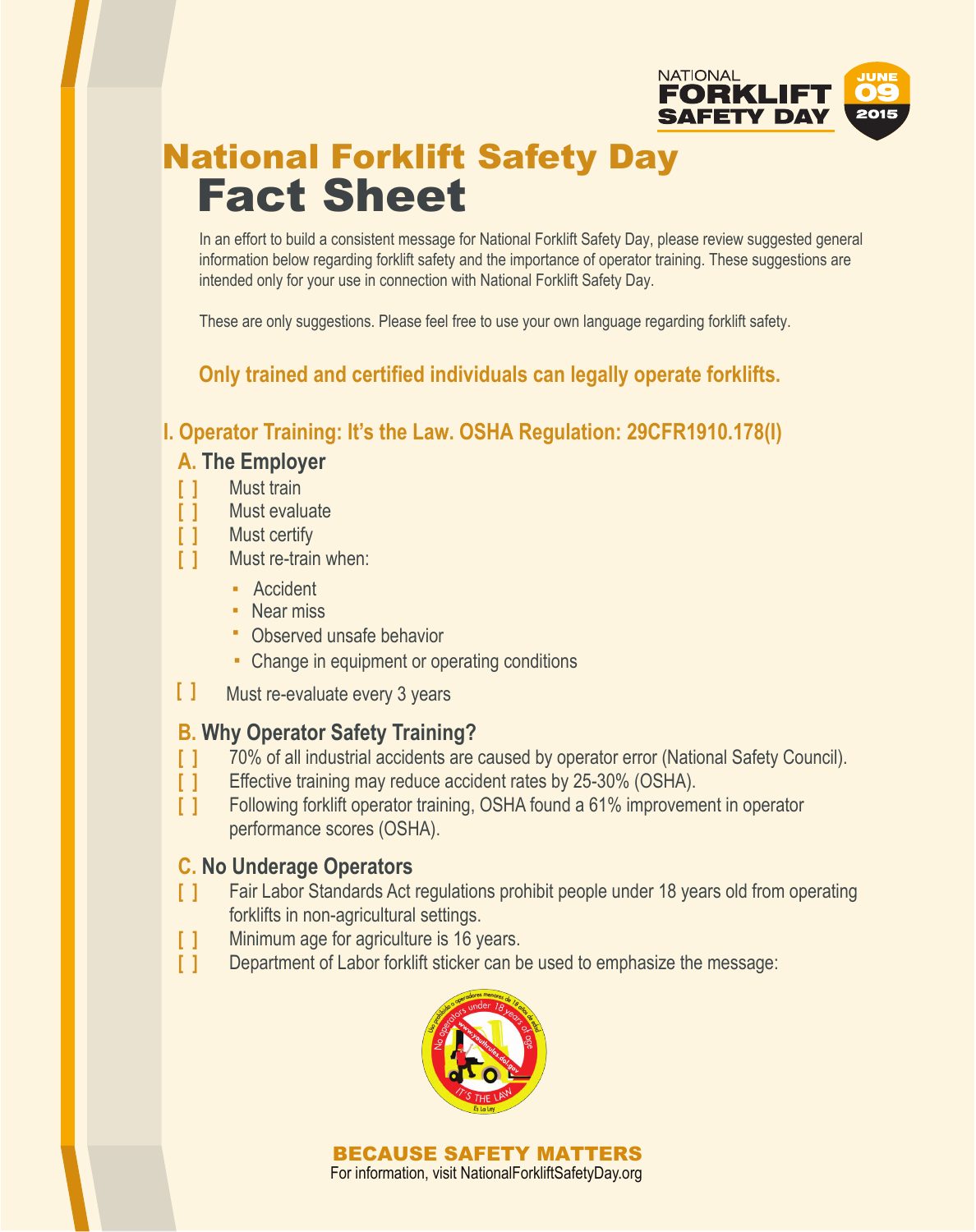

#### **II. Training Program**

#### **A. Overview**

- **[ ]** Regulation Essentials:
	- Training
	- **Evaluation**
	- Certification
- **[ ]** Regulation Topics:
	- Fundamentals
	- Forklift-specific
	- Workplace-specific

### **B. Fundamentals**

- **[ ]** Know your forklift:
	- Right forklift for the job
	- Designated area
	- Daily check/test prior to operating
	- How to operate
	- Operator's manual
	- Warnings

#### **C. Forklift-Specific Training Topics**

- **[ ]** Warnings, instructions
- **[ ]** Differences from automobile
- **[ ]** Controls, instruments
- **[ ]** Engine, motor
- **[ ]** Steering, maneuvering
- **[ ]** Visibility
- **[ ]** Forks, attachments

- **D. Workplace-Specific Training Topics [ ]** Surface conditions
- **[ ]** Load composition and stability
- **[ ]** Pedestrian traffic
- **[ ]** Narrow aisles, restricted places
- **[ ]** Know your application
- **[ ]** Stay alert
- **[ ]** Anticipate danger

- **[ ]** Capacity
- **[ ]** Stability
- **[ ]** Inspection, maintenance
- **[ ]** Refueling, recharging
- **[ ]** Operating limits
- **[ ]** Operator's manual
- **[ ]** Hazardous locations
- **[ ]** Ramps, sloped surfaces
- **[ ]** Closed environments, ventilation
- **[ ]** Other unique potential hazards